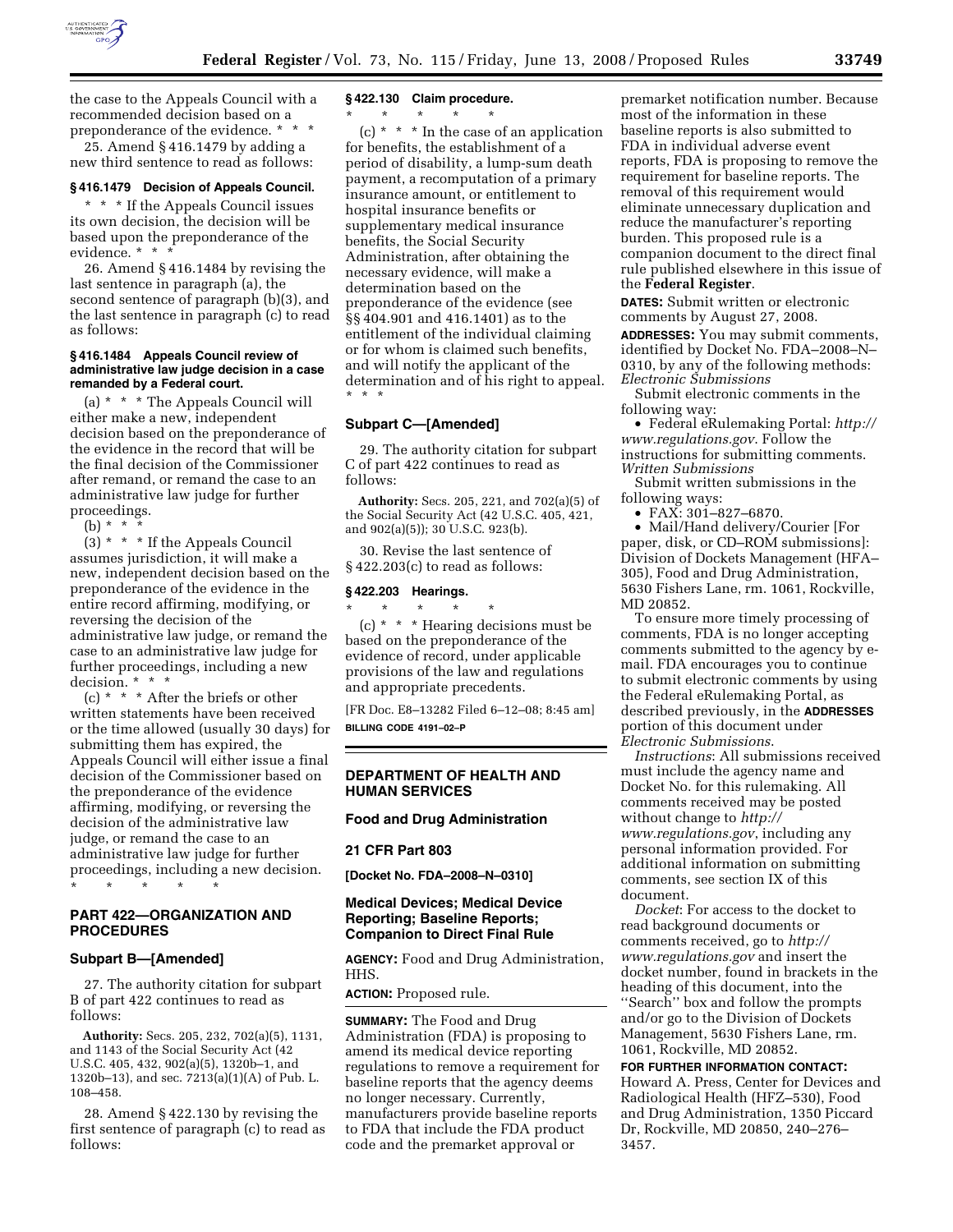### **SUPPLEMENTARY INFORMATION:**

# **I. Why Is This Companion Proposed Rule Being Issued?**

This proposed rule is a companion to the direct final rule regarding baseline reporting requirements for medical devices that is published in the final rules section of this issue of the **Federal Register**. The direct final rule and this companion proposed rule are substantively identical. This companion proposed rule provides the procedural framework to finalize the rule in the event that the direct final rule receives any significant adverse comment and is withdrawn. We are publishing the direct final rule because we believe the rule is noncontroversial, and we do not anticipate receiving any significant adverse comments. If no significant adverse comment is received in response to the direct final rule, no further action will be taken related to this proposed rule. Instead, we will publish a confirmation document within 30 days after the comment period ends confirming when the direct final rule will go into effect.

If we receive any significant adverse comment regarding the direct final rule, we will withdraw the direct final rule within 30 days after the comment period ends and proceed to respond to all of the comments under this companion proposed rule using usual notice-and-comment rulemaking procedures under the Administrative Procedure Act (APA) (5 U.S.C. 552a *et seq*). The comment period for this companion proposed rule runs concurrently with the direct final rule's comment period. Any comments received under this companion proposed rule will also be considered as comments regarding the direct final rule and vice versa. We will not provide additional opportunity for comment.

A significant adverse comment is defined as a comment that explains why the rule would be inappropriate, including challenges to the rule's underlying premise or approach, or would be ineffective or unacceptable without a change. In determining whether an adverse comment is significant and warrants withdrawing a direct final rulemaking, we will consider whether the comment raises an issue serious enough to warrant a substantive response in a notice-andcomment process in accordance with section 553 of the APA (5 U.S.C. 553). Comments that are frivolous, insubstantial, or outside the scope of the rule will not be considered adverse under this procedure. For example, a comment recommending an additional change to the rule will not be

considered a significant adverse comment, unless the comment states why the rule would be ineffective without the additional change. In addition, if a significant adverse comment applies to part of a rule and that part can be severed from the remainder of the rule, we may adopt as final those parts of the rule that are not the subject of a significant adverse comment.

In the **Federal Register** of November 21, 1997 (62 FR 62466), you can find additional information about FDA's direct final rulemaking procedures in the guidance document entitled ''Guidance for FDA and Industry: Direct Final Rule Procedures.'' This guidance document may be accessed at *http:// www.fda.gov/opacom/morechoices/ industry/guidance.htm*.

## **II. What Is the Background of the Proposed Rule?**

In the **Federal Register** of December 11, 1995 (60 FR 63578), FDA published a final rule revising part 803 (21 CFR part 803) and requiring medical device manufacturers to submit certain reports relating to adverse events, including a requirement under § 803.55 to submit baseline reports on FDA Form 3417 or an electronic equivalent. Section 803.55 requires manufacturers to submit baseline reports when the manufacturer submits the first adverse event report under § 803.50 for a device model. In addition, § 803.55 requires annual updates of each baseline report.

The baseline report includes address information for the reporting and manufacturing site for the device, device identifiers, the basis for marketing for the device (e.g., the 510(k) number or PMA number), the FDA product code, the shelf life of the device (if applicable) and the expected life of the device, the number of devices distributed each year, and the method used to calculate that number. In the **Federal Register** of July 31, 1996 (61 FR 39868), FDA stayed the requirement for manufacturers to submit information on the number of devices distributed each year and the method used to calculate that number, because of questions raised about the feasibility of obtaining such information and the usefulness of such information once submitted to FDA.

With the requirement for these two data elements stayed, the data submitted in baseline reports largely overlapped with the data submitted in individual adverse event reports. That is, FDA had access to much of the information included in baseline reports through the individual adverse event reports submitted on the MedWatch mandatory reporting form (FDA Form 3500A). Two

notable exceptions were the basis for marketing and the FDA product code, data elements that were included in the baseline reports but were not included in the FDA Form 3500A and its instructions.

The basis for marketing and the FDA product code were, however, subsequently incorporated into the FDA Form 3500A and its instructions. In the **Federal Register** of December 27, 2004 (69 FR 77256), FDA announced proposed modifications to FDA Form 3500A, which included adding an entry for the basis for marketing (PMA or 510(k) number). In the **Federal Register**  of December 7, 2005 (70 FR 72843), FDA announced that the Office of Management and Budget (OMB) approved these modifications under the Paperwork Reduction Act of 1995. FDA also modified the instructions for FDA Form 3500A to state that manufacturers use the FDA product code when completing the entry for ''Common Device Name'' on FDA Form 3500A.

With the addition of these two data elements (basis for marketing and FDA product code) to FDA Form 3500A and its instructions, the information submitted in FDA Form 3500A largely replicates the information submitted in baseline reports. As a result, the agency deems the baseline reporting requirement in § 803.55 no longer necessary. The agency believes that removing § 803.55 would reduce the reporting burden for manufacturers without impairing the agency's receipt of device adverse event information.

# **III. What Does This Companion Proposed Rule Do?**

FDA proposes to remove § 803.55, which requires manufacturers to submit a baseline report when they submit the first report under § 803.50 involving a device model and provide annual updates thereafter. In addition, FDA proposes to make conforming amendments to §§ 803.1(a), 803.10(c), and 803.58(b) to remove references to baseline reports and to § 803.55. Finally, FDA proposes to remove the terms ''device family'' and ''shelf life'' from the definitions in § 803.3 because these terms are used only in the context of baseline reports.

# **IV. What is the Legal Authority for This Proposed Rule?**

FDA is issuing this proposed rule under the device and general administrative provisions of the Federal Food, Drug, and Cosmetic Act (21 U.S.C. 321, 331, 351, 352, 360i, 371, and 374).